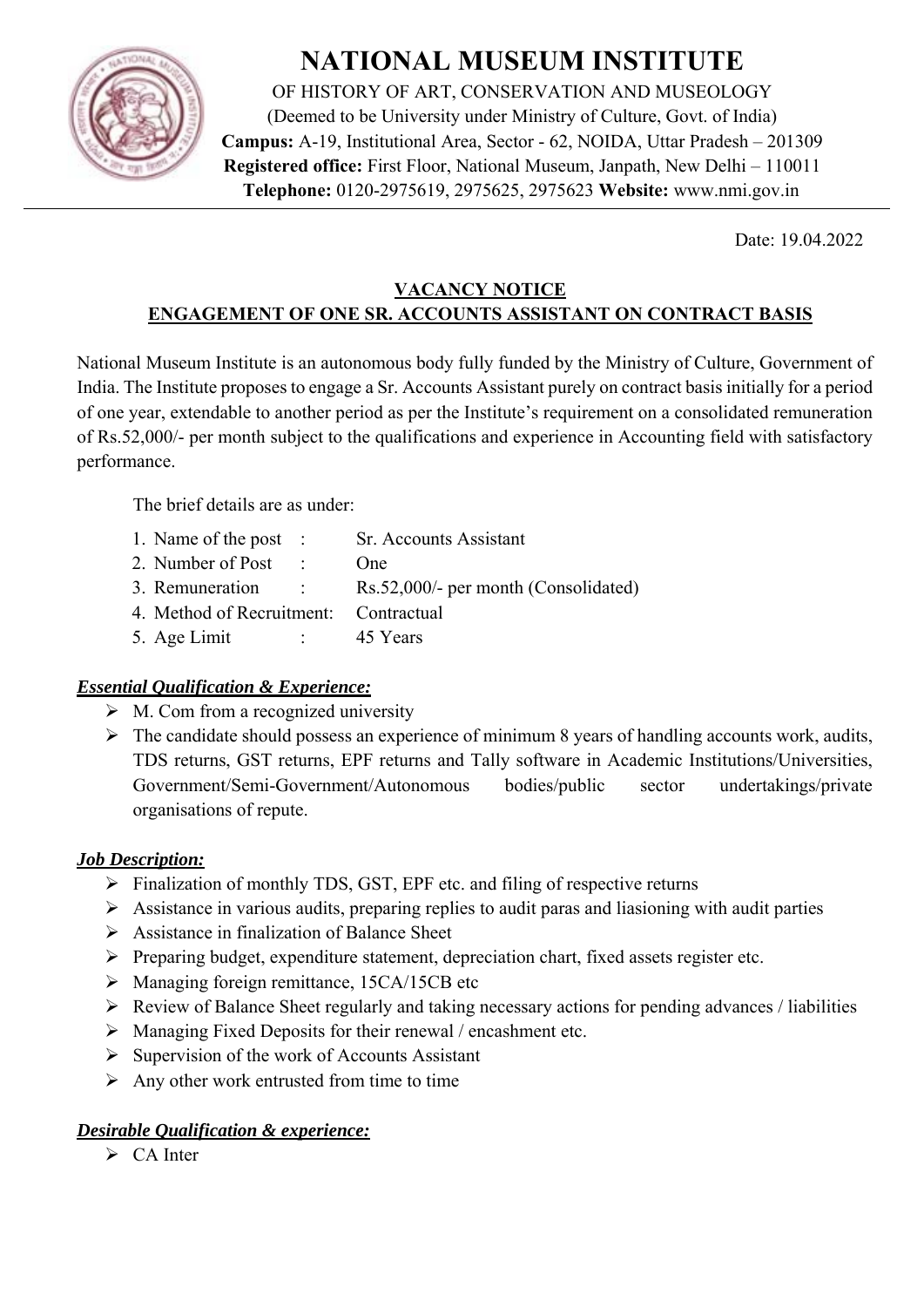Interested candidates may submit their application in Application form along with photocopies of proofs of educational & technical qualifications, age, experience and other credentials by post / by hand addressed to the **Registrar, National Museum Institute, A-19, Sector -62, NOIDA, UP – 201309** latest by **28th April, 2022**. The Institute will **NOT** be responsible under any circumstances for any sort of postal delivery / delay. To relax any of the above conditions and acceptance or rejection of application of the candidates will be at the sole discretion of the Competent Authority of National Museum Institute. Applications received after the due date will not be considered. Only shortlisted candidate will be invited for the interview.

#### **(DR SAVITA KUMARI) REGISTRAR**